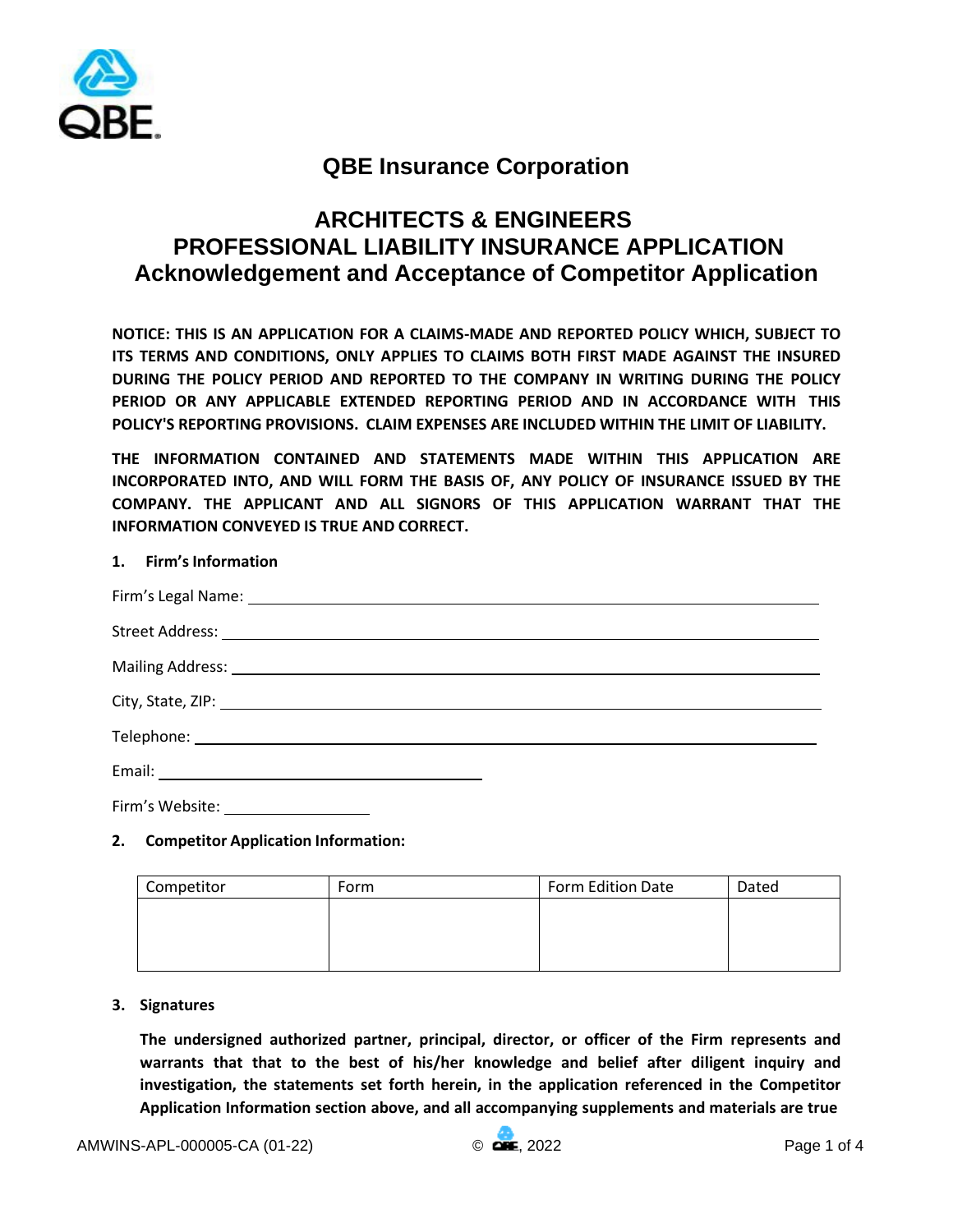**and complete. It is understood that the statements in this Application, in the Competitor Application referenced above, and any other materials submitted to or obtained by the underwriter, are material to the acceptance of the risk, and may be relied upon by the Company. The undersigned agrees that if the information supplied on this Application, on the Competitor Application referenced above, or any other accompanying materials to submitted with this Application or the Competitor Application referenced above changes prior to the issuance of the insurance applied for that the undersigned is obligated to notify the Company of such changes and that the Company may modify or withdraw any proposal for insurance. The Company is authorized to make inquiry in connection with the information provided in this Application or the Competitor Application.** 

**Signing this Application does not bind the applicant or the Company to complete the insurance, but it is agreed that both this Application and the Competitor Application referenced above shall be the basis of the contract should a policy be issued, and it will be attached to and become part of the Policy.** 

| SIGNED:       | DATE:  |
|---------------|--------|
| PRINTED NAME: | TITLE: |
|               |        |

| PRODUCER/AGENCY NAME: |  |
|-----------------------|--|
| AGENCY CONTACT:       |  |
| AGENCY EMAIL ADDRESS: |  |

\* If you are electronically submitting this document, apply your electronic signature to this form by checking the Electronic Signature and Acceptance box below. By doing so, you agree that your use of a key pad, mouse, or other device to check the Electronic Signature and Acceptance box constitutes your signature, acceptance, and agreement as if actually signed by you in writing and has the same force and effect as a signature affixed by hand.

Electronic Signature and Acceptance – Authorized Representative

# **Fraud Prevention – General Warning**

**NOTICE**: Any person who knowingly, or knowingly assist another, files an application for insurance or claim containing any false, incomplete or misleading information for the purpose of defrauding or attempting to defraud an Insurance Company may be guilty of a crime and may be subject to criminal and civil penalties and loss of insurance benefits.

## **Attention: Insureds in AK**

A person who knowingly and with intent to injure, defraud, or deceive an insurance company files a claim containing false, incomplete, or misleading information may be prosecuted under state law.

## **Attention: Insureds in AR**

Any person who knowingly presents a false or fraudulent claim for payment of a loss or benefit or knowingly presents false information in an application for insurance is guilty of a crime and may be subject to fines and confinement in prison.

**Attention: Insureds in CA** 

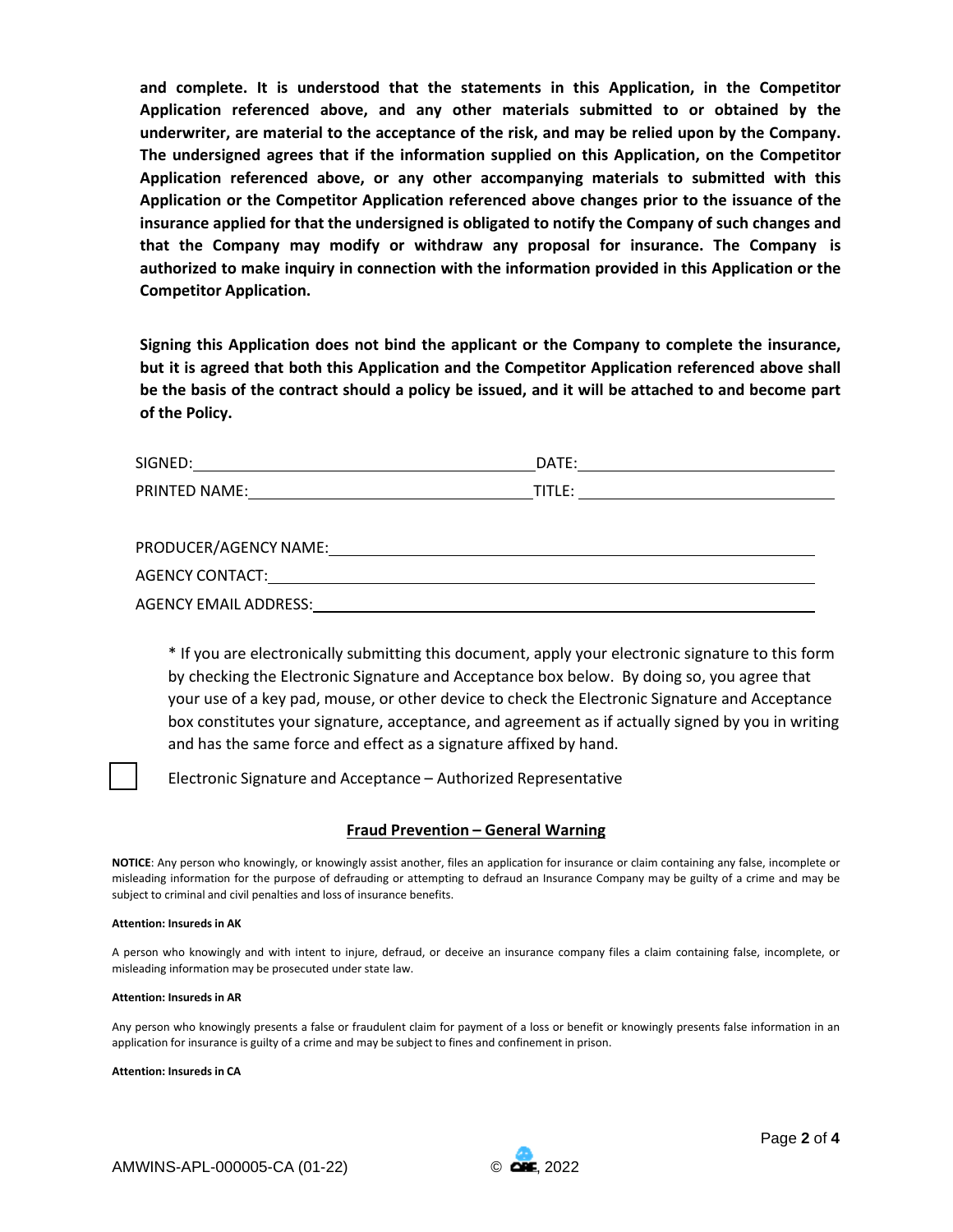For your protection, California law requires the following to appear on this form. Any person who knowingly presents false or fraudulent information to obtain or amend insurance coverage or to make a claim for the payment of a loss is guilty of a crime and may be subject to fines and confinement in state prison.

### **Attention: Insureds in CO, KY, LA, NJ, NM, NY, and OH**

Any person who knowingly and with intent to defraud any insurance company or other person files an application for insurance or statement of claim containing any materially false information, or conceals for the purpose of misleading, information concerning any fact material thereto, commits a fraudulent insurance act, which is a crime, and may also be subject to a civil penalty.

(In New York, the civil penalty is not to exceed five thousand dollars and the stated value of the claim for each such violation.)

(In Colorado, any insurance company or agent of an insurance company who knowingly provides false, incomplete, or misleading facts or information to a policyholder or claimant for the purpose of defrauding or attempting to defraud the policyholder or claimant with regard to a settlement or award payable from insurance proceeds shall be reported to the Colorado Division of Insurance within the Department of Regulatory Agencies.)

#### **Attention: Insureds in DC**

WARNING: It is a crime to provide false or misleading information to an insurer for the purpose of defrauding the insurer or any other person. Penalties include imprisonment and/or fines. In addition, an insurer may deny insurance benefits if false information materially related to a claim was provided by the applicant.

#### **Attention: Insureds in FL**

Any person who knowingly and with intent to injure, defraud, or deceive any insurer files a statement of claim or an application containing any false, incomplete, or misleading information is guilty of a felony of the third degree.

#### **Attention: Insureds in KS**

A 'fraudulent insurance act' means an act committed by any person who, knowingly and with intent to defraud, presents, causes to be presented or prepares with knowledge or belief that it will be presented to or by an insurer, purported insurer, broker or any agent thereof, any written, electronic, electronic impulse, facsimile, magnetic, oral, or telephonic communication or statement as part of, or in support of, an application for the issuance of, or the rating of an insurance policy for personal or commercial insurance, or a claim for payment or other benefit pursuant to an insurance policy for commercial or personal insurance which such person knows to contain materially false information concerning any fact material thereto; or conceals, for the purpose of misleading, information concerning any fact material thereto.

#### **Attention: Insureds in ME, TN, VA, and WA**

It is a crime to knowingly provide false, incomplete, or misleading information to an insurance company for the purpose of defrauding the company. Penalties include imprisonment, fines, and denial of insurance benefits.

#### **Attention: Insureds in MD**

Any person who knowingly or willfully presents a false or fraudulent claim for payment of a loss or benefit or who knowingly or willfully presents false information in an application for insurance is guilty of a crime and may be subject to fines and confinement in prison.

#### **Attention: Insureds in NH**

Any person who, with a purpose to injure, defraud or deceive any insurance company, files a statement of claim containing any false, incomplete or misleading information is subject to prosecution and punishment for insurance fraud, as provided in RSA 638:20.

#### **Attention: Insureds in NJ**

Any person who includes any false or misleading information on an application for an insurance policy is subject to criminal and civil penalties.

#### **Attention: Insureds in OK**

Any person who knowingly, and with intent to injure, defraud or deceive any insurer, makes any claim for the proceeds of an insurance policy containing any false, incomplete or misleading information is guilty of a felony.

#### **Attention: Insureds in OR**

Any person who knowingly presents a false or fraudulent claim for payment of a loss or benefit or knowingly presents materially false information in an application for insurance may be guilty of a crime and may be subject to fines and confinement in prison. In order for the Company to deny a claim on the basis of misstatements, misrepresentations, omissions or concealments on your part, we must show that:

- A. The misinformation is material to the content of the policy;
- B. The Company relied upon the misinformation; and